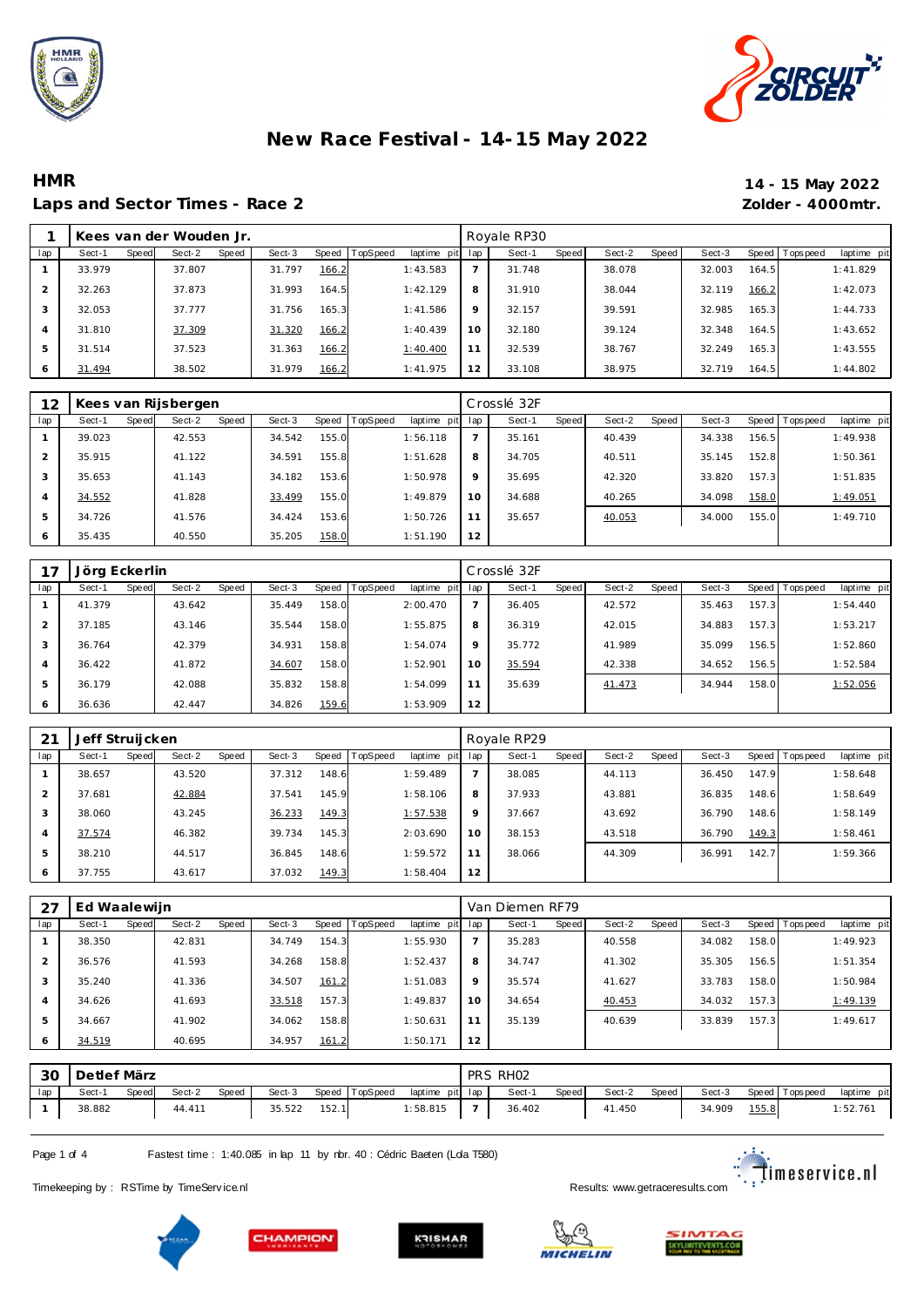



# **HMR 14 - 15 May 2022**

#### Laps and Sector Times - Race 2 *Zolder - 4000mtr.*

|                | 37.646 | 43.176 | 155.0<br>35.466 | 1:56.288 | 8       | 36.643 | 41.859 | 153.6<br>35.148 | 1:53.650 |
|----------------|--------|--------|-----------------|----------|---------|--------|--------|-----------------|----------|
|                | 36.860 | 42.393 | 153.6<br>35.309 | 1:54.562 | $\circ$ | 36.414 | 42.202 | 152.8<br>34.732 | 1:53.348 |
| $\overline{A}$ | 36.775 | 41.968 | 34.689<br>153.6 | 1:53.432 | 10      | 36.334 | 41.620 | 154.3<br>34.370 | 1:52.324 |
| .5             | 36.943 | 41.987 | 154.3<br>35.816 | 1:54.746 | 11      | 36.227 | 41.313 | 155.8<br>34.515 | 1:52.055 |
| 6              | 36.757 | 42.116 | 154.3<br>34.999 | 1:53.872 | 12      |        |        |                 |          |

| 31             | Leo Beckers     |                 |        |       |          |             |     | Royale RP26 |       |        |       |        |       |                 |             |
|----------------|-----------------|-----------------|--------|-------|----------|-------------|-----|-------------|-------|--------|-------|--------|-------|-----------------|-------------|
| lap            | Speed<br>Sect-1 | Sect-2<br>Speed | Sect-3 | Speed | TopSpeed | laptime pit | lap | Sect-1      | Speed | Sect-2 | Speed | Sect-3 |       | Speed Tops peed | laptime pit |
|                | 36.748          | 40.520          | 34.238 | 159.6 |          | 1:51.506    |     | 35.103      |       | 39.323 |       | 33.704 | 159.6 |                 | 1:48.130    |
| $\overline{2}$ | 35.777          | 40.930          | 34.169 | 160.4 |          | 1:50.876    | 8   | 35.080      |       | 39.210 |       | 33.329 | 162.0 |                 | 1:47.619    |
| 3              | 35.519          | 40.767          | 34.155 | 158.8 |          | 1:50.441    | 9   | 34.813      |       | 39.336 |       | 33.524 | 161.2 |                 | 1:47.673    |
| 4              | 35.799          | 41.358          | 33.684 | 158.8 |          | 1:50.841    | 10  | 35.141      |       | 39.830 |       | 33.658 | 161.2 |                 | 1:48.629    |
| 5              | 35.235          | 39.903          | 33.726 | 159.6 |          | 1:48.864    | 11  | 35.575      |       | 39.650 |       | 33.964 | 159.6 |                 | 1:49.189    |
| 6              | 35.233          | 39.437          | 33.502 | 159.6 |          | 1:48.172    | 12  | 35.304      |       | 39.338 |       | 34.368 | 155.0 |                 | 1:49.010    |

| 35             | Michael Rasper |       |        |       |        |       |          |             |     | Merlyn MK11A |       |        |       |        |       |                |             |
|----------------|----------------|-------|--------|-------|--------|-------|----------|-------------|-----|--------------|-------|--------|-------|--------|-------|----------------|-------------|
| lap            | Sect-1         | Speed | Sect-2 | Speed | Sect-3 | Speed | TopSpeed | laptime pit | lap | Sect-1       | Speed | Sect-2 | Speed | Sect-3 |       | Speed Topspeed | laptime pit |
|                | 36.488         |       | 40.851 |       | 34.239 | 159.6 |          | 1:51.578    |     | 34.758       |       | 40.259 |       | 33.914 | 159.6 |                | 1:48.931    |
| 2              | 35.451         |       | 40.996 |       | 34.807 | 159.6 |          | 1:51.254    | 8   | 34.656       |       | 40.417 |       | 34.215 | 160.4 |                | 1:49.288    |
| 3              | 34.811         |       | 41.260 |       | 33.966 | 161.2 |          | 1:50.037    | 9   | 34.460       |       | 40.456 |       | 34.006 | 159.6 |                | 1:48.922    |
| $\overline{4}$ | 35.592         |       | 43.027 |       | 38.044 | 150.7 |          | 1:56.663    | 10  | 34.508       |       | 40.388 |       | 33.735 | 160.4 |                | 1:48.631    |
| 5              | 35.032         |       | 41.549 |       | 34.200 | 161.2 |          | 1:50.781    | 11  | 34.398       |       | 40.644 |       | 36.223 | 135.0 |                | 1:51.265    |
| 6              | 34.661         |       | 40.785 |       | 34.947 | 160.4 |          | 1:50.393    | 12  |              |       |        |       |        |       |                |             |

| 37  | Johan Baeten |       |        |       |        |       |                  |             |         | Royale RP24 |       |        |       |        |       |                |             |
|-----|--------------|-------|--------|-------|--------|-------|------------------|-------------|---------|-------------|-------|--------|-------|--------|-------|----------------|-------------|
| lap | Sect-1       | Speed | Sect-2 | Speed | Sect-3 |       | Speed   TopSpeed | laptime pit | lap     | Sect-1      | Speed | Sect-2 | Speed | Sect-3 |       | Speed Topspeed | laptime pit |
|     | 40.215       |       | 43.027 |       | 35.682 | 157.3 |                  | 1:58.924    |         | 35.857      |       | 42.651 |       | 34.785 | 158.0 |                | 1:53.293    |
| 2   | 36.768       |       | 43.067 |       | 35.334 | 155.8 |                  | 1:55.169    | 8       | 36.241      |       | 42.490 |       | 35.393 | 157.3 |                | 1:54.124    |
| 3   | 37.191       |       | 43.500 |       | 37.590 | 146.6 |                  | 1:58.281    | $\circ$ | 35.870      |       | 42.504 |       | 35.049 | 157.3 |                | 1:53.423    |
| 4   | 37.822       |       | 44.006 |       | 35.594 | 147.9 |                  | 1:57.422    | 10      | 36.513      |       | 43.812 |       | 35.422 | 152.8 |                | 1:55.747    |
| 5   | 37.815       |       | 44.023 |       | 35.586 | 153.6 |                  | 1:57.424    | 11      | 36.719      |       | 43.198 |       | 34.920 | 157.3 |                | 1:54.837    |
| 6   | 37.042       |       | 42.382 |       | 34.948 | 158.8 |                  | 1:54.372    | 12      |             |       |        |       |        |       |                |             |

| 40  | Cédric Baeten |       |        |       |        |       |          |             |         | Lola T580 |       |        |       |            |       |           |             |
|-----|---------------|-------|--------|-------|--------|-------|----------|-------------|---------|-----------|-------|--------|-------|------------|-------|-----------|-------------|
| lap | Sect-1        | Speed | Sect-2 | Speed | Sect-3 | Speed | TopSpeed | laptime pit | lap     | Sect-1    | Speed | Sect-2 | Speed | Sect-3     | Speed | Tops peed | laptime pit |
|     | 33.548        |       | 37.756 |       | 32.011 | 161.2 |          | 1:43.315    |         | 31.683    |       | 37.528 |       | .464<br>31 | 167.9 |           | 1:40.675    |
| 2   | 32.225        |       | 37.489 |       | 31.874 | 165.3 |          | 1:41.588    | 8       | 31.723    |       | 37.334 |       | 31.475     | 171.4 |           | 1:40.532    |
| 3   | 32.069        |       | 37.470 |       | 31.728 | 166.2 |          | 1:41.267    | $\circ$ | 32.567    |       | 37.984 |       | 31.898     | 162.0 |           | 1:42.449    |
| 4   | 31.865        |       | 37.399 |       | 31.503 | 168.8 |          | 1:40.767    | 10      | 31.886    |       | 38.227 |       | 32.716     | 163.6 |           | 1:42.829    |
| 5   | 31.618        |       | 37.446 |       | 31.583 | 163.6 |          | 1:40.647    | 11      | 31.609    |       | 37.200 |       | 31.276     | 172.3 |           | 1:40.085    |
| O   | 31.764        |       | 37.253 |       | 31.487 | 167.9 |          | 1:40.504    | 12      | 32.638    |       | 37.328 |       | 31.855     | 158.8 |           | 1:41.821    |

| 53  | Erle Minhinnick |                 |                 |                               |         | Lola T580              |                 |                 |                                 |
|-----|-----------------|-----------------|-----------------|-------------------------------|---------|------------------------|-----------------|-----------------|---------------------------------|
| lap | Sect-1<br>Speed | Sect-2<br>Speed | Sect-3          | Speed TopSpeed<br>laptime pit | lap     | Sect-1<br><b>Speed</b> | Speed<br>Sect-2 | Sect-3          | Speed   Topspeed<br>laptime pit |
|     | 36.933          | 40.703          | 168.8<br>34.079 | 1:51.715                      |         | 34.591                 | 40.742          | 161.2<br>35.092 | 1:50.425                        |
|     | 35.393          | 41.302          | 166.2<br>34.379 | 1:51.074                      | 8       | 34.687                 | 40.652          | 34.185<br>164.5 | 1:49.524                        |
|     | 35.367          | 41.078          | 162.0<br>34.113 | 1:50.558                      | $\circ$ | 34.720                 | 39.638          | 166.2<br>33.403 | 1:47.761                        |
| 4   | 35.440          | 42.721          | 165.3<br>35.613 | 1:53.774                      | 10      | 33.950                 | 39.799          | 33.430<br>167.0 | 1:47.179                        |

Page 2 of 4 Fastest time : 1:40.085 in lap 11 by nbr. 40 : Cédric Baeten (Lda T580)



Timekeeping by : RSTime by TimeServ ice.nl Results: <www.getraceresults.com>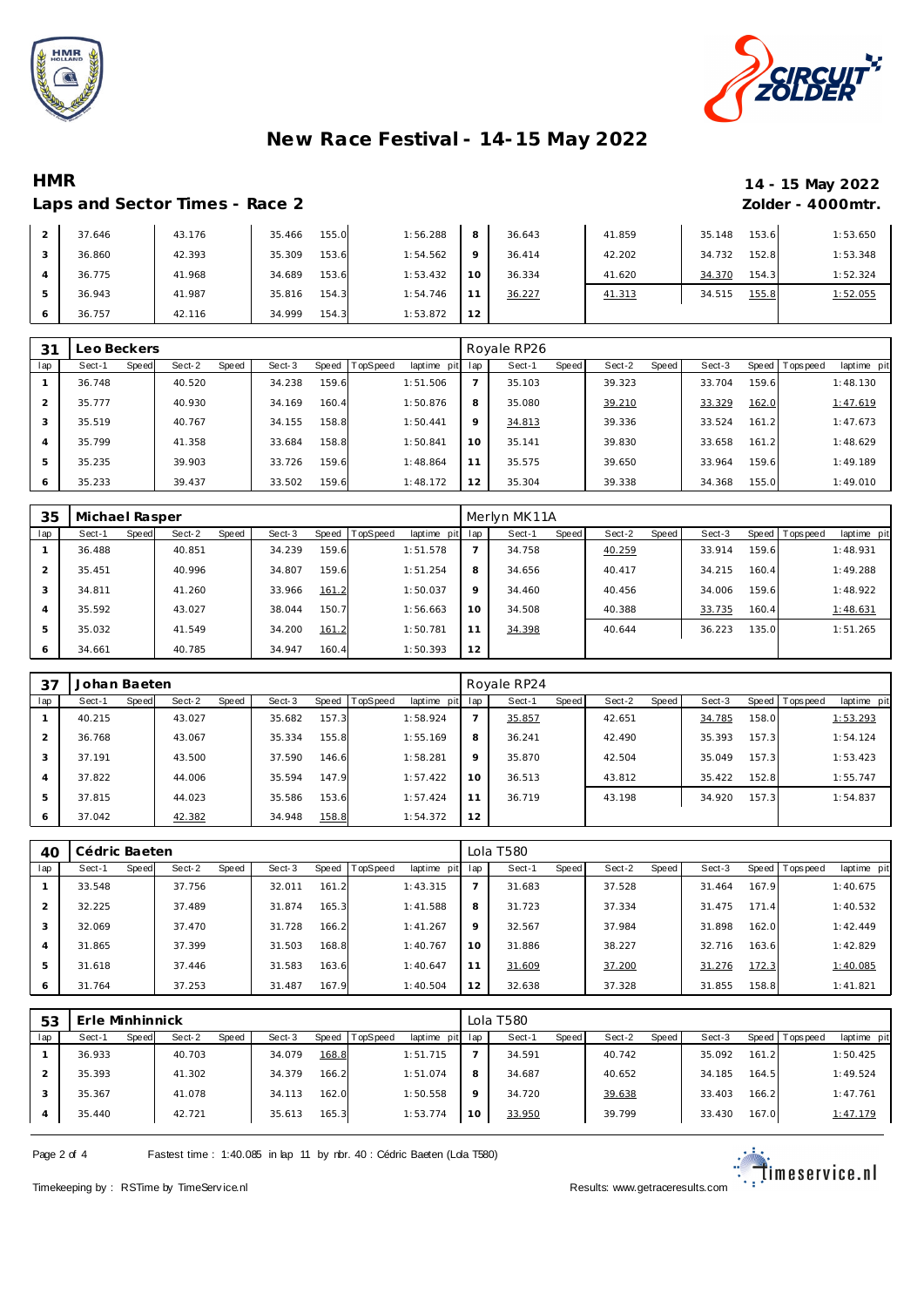



### **HMR 14 - 15 May 2022**

#### Laps and Sector Times - Race 2 *Zolder - 4000mtr.*

|    | 34.572 | 40.178 | 167.0<br>35.005 | 1:49.755 | 11 | 34.348 | 40.264 | 167.0<br>33.523 | 1:48.135 |
|----|--------|--------|-----------------|----------|----|--------|--------|-----------------|----------|
| -6 | 34.650 | 39.718 | 165.3<br>33.150 | 1:47.518 | 12 | 35.618 | 40.033 | 166.2<br>33.372 | 1:49.023 |

| 60  | Paul Hubbard |       |        |       |        |       |          |                 | Van Diemen RF78 |        |       |        |       |        |       |                 |             |  |
|-----|--------------|-------|--------|-------|--------|-------|----------|-----------------|-----------------|--------|-------|--------|-------|--------|-------|-----------------|-------------|--|
| lap | Sect-1       | Speed | Sect-2 | Speed | Sect-3 | Speed | TopSpeed | laptime pit lap |                 | Sect-1 | Speed | Sect-2 | Speed | Sect-3 |       | Speed Tops peed | laptime pit |  |
|     | 37.366       |       | 42.015 |       | 34.355 | 166.2 |          | 1:53.736        |                 | 34.353 |       | 41.349 |       | 34.371 | 162.0 |                 | 1:50.073    |  |
|     | 35.410       |       | 41.085 |       | 34.622 | 163.6 |          | 1:51.117        | 5               | 35.205 |       | 41.279 |       | 33.594 | 165.3 |                 | 1:50.078    |  |
|     | 35.035       |       | 40.905 |       | 33.925 | 164.5 |          | 1:49.865        | -6              |        |       |        |       |        |       |                 |             |  |

|         | Stefan Schroyen |       |        |       |        |       |          |                 | Royale RP27 |        |       |        |         |        |       |                |             |  |
|---------|-----------------|-------|--------|-------|--------|-------|----------|-----------------|-------------|--------|-------|--------|---------|--------|-------|----------------|-------------|--|
| lap     | Sect-1          | Speed | Sect-2 | Speed | Sect-3 | Speed | TopSpeed | laptime pit lap |             | Sect-1 | Speed | Sect-2 | Speed ! | Sect-3 |       | Speed Topspeed | laptime pit |  |
|         | 38.269          |       | 43.262 |       | 35.861 | 151.4 |          | 1:57.392        |             | 35.129 |       | 41.044 |         | 35.249 | 155.8 |                | 1:51.422    |  |
|         | 36.900          |       | 41.878 |       | 34.484 | 158.0 |          | 1:53.262        | 8           | 35.047 |       | 41.096 |         | 34.163 | 156.5 |                | 1:50.306    |  |
| $\cdot$ | 35.180          |       | 41.419 |       | 34.123 | 159.6 |          | 1:50.722        | $\circ$     | 35.253 |       | 41.738 |         | 33.583 | 155.0 |                | 1:50.574    |  |
|         | 34.707          |       | 41.689 |       | 34.129 | 158.0 |          | 1:50.525        | 10          | 34.215 |       | 40.496 |         | 34.812 | 152.1 |                | 1:49.523    |  |
| 5       | 34.887          |       | 40.665 |       | 34.081 | 159.6 |          | 1:49.633        | 11          | 34.784 |       | 40.395 |         | 34.583 | 148.6 |                | 1:49.762    |  |
| 6       | 34.383          |       | 40.527 |       | 34.234 | 160.4 |          | 1:49.144        | 12          |        |       |        |         |        |       |                |             |  |

|     | David Manning |       |        |       |        |       |          |             | Delta T79 |        |       |        |       |        |       |          |             |  |
|-----|---------------|-------|--------|-------|--------|-------|----------|-------------|-----------|--------|-------|--------|-------|--------|-------|----------|-------------|--|
| lap | Sect-1        | Speed | Sect-2 | Speed | Sect-3 | Speed | TopSpeed | laptime pit | lap       | Sect-1 | Speed | Sect-2 | Speed | Sect-3 | Speed | Topspeed | laptime pit |  |
|     | 37.731        |       | 41.181 |       | 33.807 | 159.6 |          | 1:52.719    |           | 34.295 |       | 40.915 |       | 34.819 | 157.3 |          | 1:50.029    |  |
| 2   | 34.495        |       | 41.397 |       | 34.219 | 162.0 |          | 1:50.111    | 8         | 34.735 |       | 41.003 |       | 34.378 | 159.6 |          | 1:50.116    |  |
| 3   | 35.246        |       | 41.493 |       | 33.657 | 163.6 |          | 1:50.396    | 9         | 35.720 |       | 40.151 |       | 33.323 | 160.4 |          | 1:49.194    |  |
| 4   | 35.505        |       | 42.196 |       | 34.420 | 157.3 |          | 1:52.121    | 10        | 33.866 |       | 40.101 |       | 33.934 | 159.6 |          | 1:47.901    |  |
| 5   | 34.444        |       | 40.494 |       | 33.947 | 157.3 |          | 1:48.885    | 11        | 33.997 |       | 40.389 |       | 33.072 | 161.2 |          | 1:47.458    |  |
| 6   | 34.734        |       | 40.445 |       | 33.771 | 159.6 |          | 1:48.950    | 12        | 35.887 |       | 40.539 |       | 33.535 | 158.0 |          | 1:49.961    |  |

| 83             | Anthony Mitchell |       |        |       |        |       |                |             | Reynard SF78 |        |       |        |       |        |       |                   |             |  |
|----------------|------------------|-------|--------|-------|--------|-------|----------------|-------------|--------------|--------|-------|--------|-------|--------|-------|-------------------|-------------|--|
| lap            | Sect-1           | Speed | Sect-2 | Speed | Sect-3 |       | Speed TopSpeed | laptime pit | lap          | Sect-1 | Speed | Sect-2 | Speed | Sect-3 |       | Speed   Tops peed | laptime pit |  |
|                | 37.498           |       | 42.030 |       | 33.937 | 162.0 |                | 1:53.465    |              | 36.700 |       | 41.296 |       | 34.409 | 164.5 |                   | 1:52.405    |  |
| $\mathcal{P}$  | 34.916           |       | 40.935 |       | 34.196 | 163.6 |                | 1:50.047    | 8            | 34.928 |       | 40.530 |       | 34.376 | 167.0 |                   | 1:49.834    |  |
| 3              | 35.601           |       | 41.374 |       | 35.912 | 159.6 |                | 1:52.887    | $\mathsf Q$  | 35.044 |       | 40.429 |       | 33.112 | 163.6 |                   | 1:48.585    |  |
| $\overline{4}$ | 34.824           |       | 40.714 |       | 35.285 | 158.8 |                | 1:50.823    | 10           | 34.513 |       | 39.924 |       | 33.310 | 162.8 |                   | 1:47.747    |  |
| 5              | 35.461           |       | 41.262 |       | 33.751 | 163.6 |                | 1:50.474    | 11           | 34.801 |       | 40.051 |       | 34.279 | 166.2 |                   | 1:49.131    |  |
| 6              | 35.595           |       | 41.902 |       | 34.527 | 161.2 |                | 1:52.024    | 12           |        |       |        |       |        |       |                   |             |  |

| 95  | Geert Wynants |       |        |       |        |       |                 |             | Royale RP27 |        |       |        |       |        |       |                |             |  |
|-----|---------------|-------|--------|-------|--------|-------|-----------------|-------------|-------------|--------|-------|--------|-------|--------|-------|----------------|-------------|--|
| lap | Sect-1        | Speed | Sect-2 | Speed | Sect-3 | Speed | <b>TopSpeed</b> | laptime pit | lap         | Sect-1 | Speed | Sect-2 | Speed | Sect-3 |       | Speed Topspeed | laptime pit |  |
|     | 35.030        |       | 38.682 |       | 32.572 | 163.6 |                 | 1:46.284    |             | 32.922 |       | 38.533 |       | 33.512 | 156.5 |                | 1:44.967    |  |
|     | 32.323        |       | 38.264 |       | 32.138 | 164.5 |                 | 1:42.725    | 8           | 33.447 |       | 39.085 |       | 34.341 | 156.5 |                | 1:46.873    |  |
| 3   | 32.390        |       | 38.091 |       | 32.053 | 165.3 |                 | 1:42.534    | $\circ$     | 33.813 |       | 41.203 |       | 34.534 | 150.0 |                | 1:49.550    |  |
| 4   | 32.590        |       | 38.154 |       | 31.731 | 166.2 |                 | 1:42.475    | 10          | 34.371 |       | 42.191 |       | 33.174 | 165.3 |                | 1:49.736    |  |
| 5   | 32.482        |       | 38.953 |       | 32.001 | 163.6 |                 | 1:43.436    | 11          | 32.032 |       | 39.199 |       | 32.196 | 164.5 |                | 1:43.427    |  |
| 6   | 32.101        |       | 38.383 |       | 33.109 | 158.0 |                 | 1:43.593    | 12          | 32.285 |       | 37.779 |       | 32.533 | 166.2 |                | 1:42.597    |  |

|     | 111 Philippe Demeyer |       |        |       |        |       |                |                 | Brabham BT28 |       |        |       |        |       |                   |             |
|-----|----------------------|-------|--------|-------|--------|-------|----------------|-----------------|--------------|-------|--------|-------|--------|-------|-------------------|-------------|
| lap | Sect-1               | Speed | Sect-2 | Speed | Sect-3 |       | Speed TopSpeed | laptime pit lap | Sect-1       | Speed | Sect-2 | Speed | Sect-3 |       | Speed   Tops peed | laptime pit |
|     | 38.098               |       | 42.301 |       | 35.019 | 158.8 |                | 1:55.418        | 34.926       |       | 41.151 |       | 34.798 | 157.3 |                   | 1:50.875    |

Page 3 of 4 Fastest time : 1:40.085 in lap 11 by nbr. 40 : Cédric Baeten (Lda T580)

Timekeeping by : RSTime by TimeServ ice.nl Results: <www.getraceresults.com>

 $\mathbb{R}^{\mathbb{Z}}$ imeservice.nl